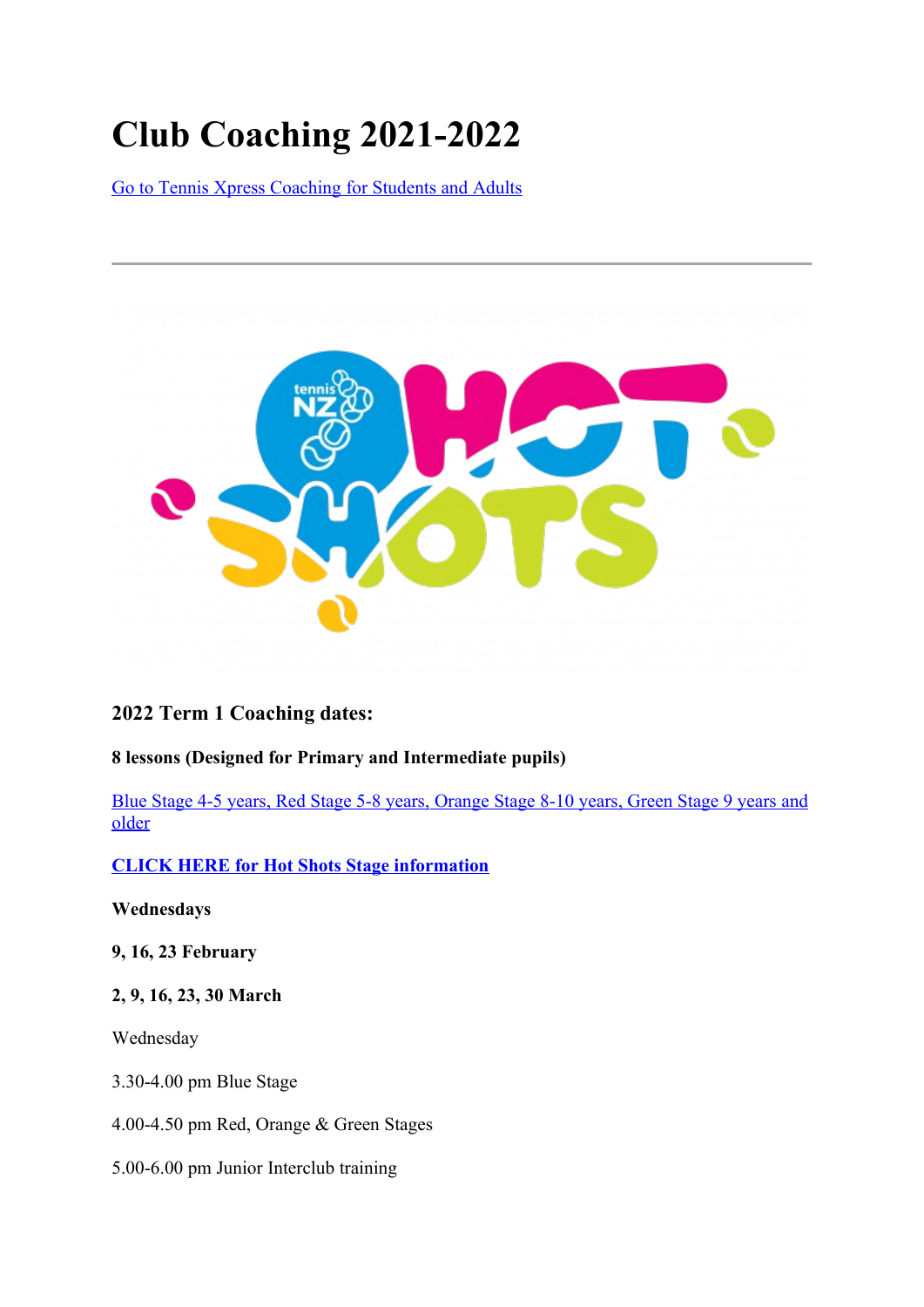#### **Fridays**

#### **11, 18, 25 February**

### **4, 11, 18, 25 March**

**1 April**

#### **Catchup dates for missed lessons in term 4 2021 due to rain: to be advised**

Friday

3.30-4.00 pm Blue Stage

4.00-4.30 pm Blue Stage

4.00-4.50 pm Red Stage

5.00-5.50 pm Orange & Green Stage

5.00-6.00 pm Junior Interclub training

6.00-7.00 pm Adult 18+

**Blue Stage 4-5 year olds**

**\$120 (2 terms) Wednesdays or Fridays** . **Includes Membership until 31st August 2022**

**Red Stage 5-8 year olds**

#### **\$205 (2 terms) Wednesdays or Fridays Includes Membership until 31st August 2022**

**Orange Stage 8-10 year olds**

**\$205 (2 terms) Wednesdays or Fridays Includes Membership until 31st August 2022**

**Green Stage 9 years and older.**

**\$205 (\$260 with interclub and new team training) - (2 terms) Green Stage Wednesdays 4:00 to 5:00pm or & Interclub Team Training Wednesday or Fridays 5:00 to 6:00pm. Includes Membership until 31st August 2022**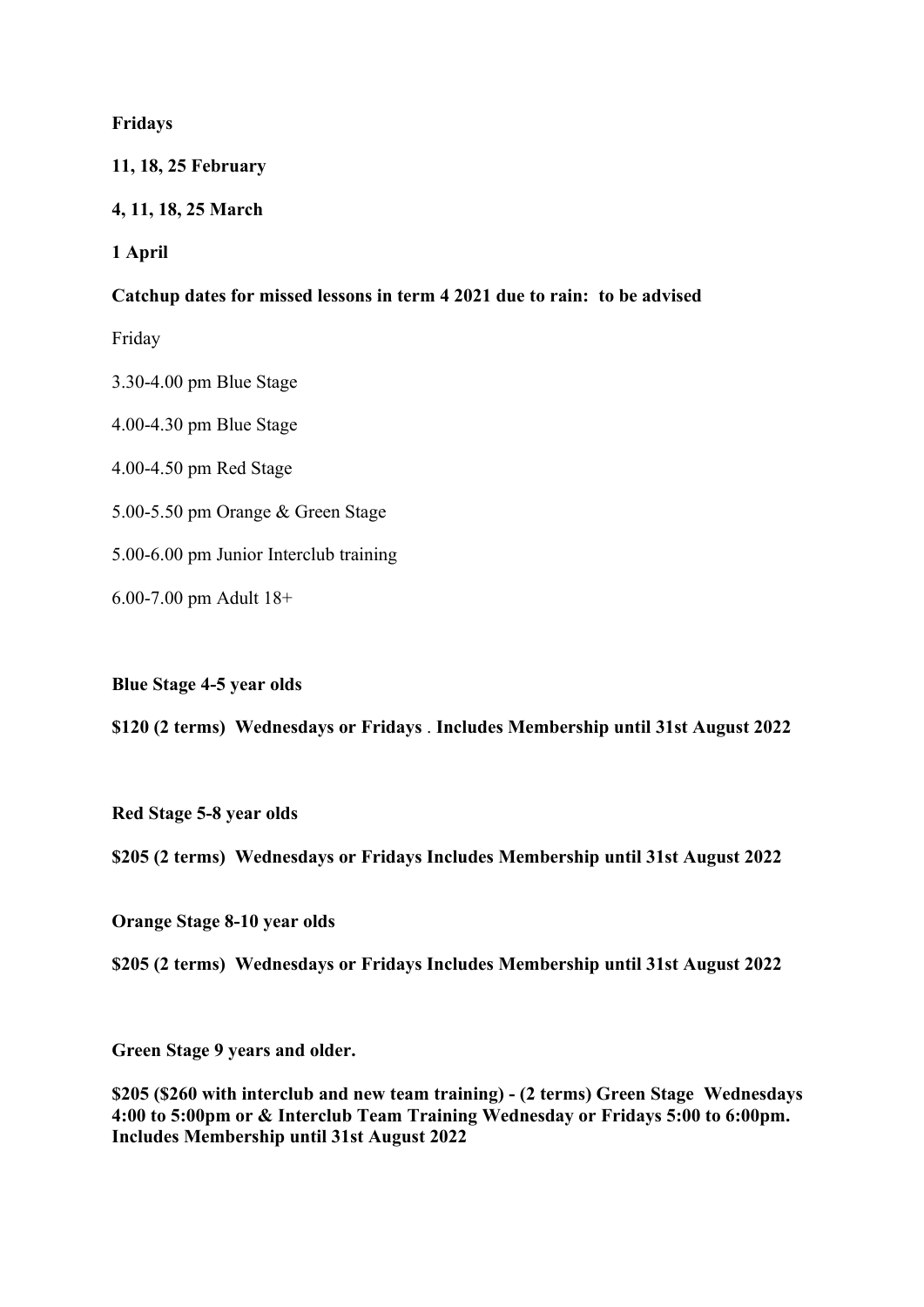Our coaches make all decisions regarding all these coaching groups. Players will be placed in groups based on ability and not necessarily age. Minimum 4 with each coach.

We can't schedule coaching at Edgar if wet. Coaching can't happen if it is wet due to safety and our equipment. Please collect your child if rain starts. We will do our best to deliver the 8 lessons each term weather permitting. Sundays maybe used for catch up lessons if needed.



Head Coach Mat Mc Cutcheon is running the Hot Shots coaching programme at Balmacewen in Term 4 2021 and Term 1 2022. Sarah Stevenson looks after Coaching Registrations and enquires. Please contact Sarah for any coaching related enquiries.





**Tennis Xpress: Adult/Student Coaching on selected Fridays 6:00 to 7:00pm** 6 lessons. Minimum 4 with each coach. There will also be Social Beginner Level Tennis 1:00pm to 2:30pm the following Sunday included (subject to numbers). This program is the most enjoyable way to learn tennis for adult beginner and intermediate players. We aim to make your tennis experience an enjoyable and rewarding one by trained coaches.

**\$85- Beginner Adults over 16 years or Students@High School 13 - 17 years. Lessons and light tennis only. Coaching on Fridays 6pm to 7pm on selected dates in season.**